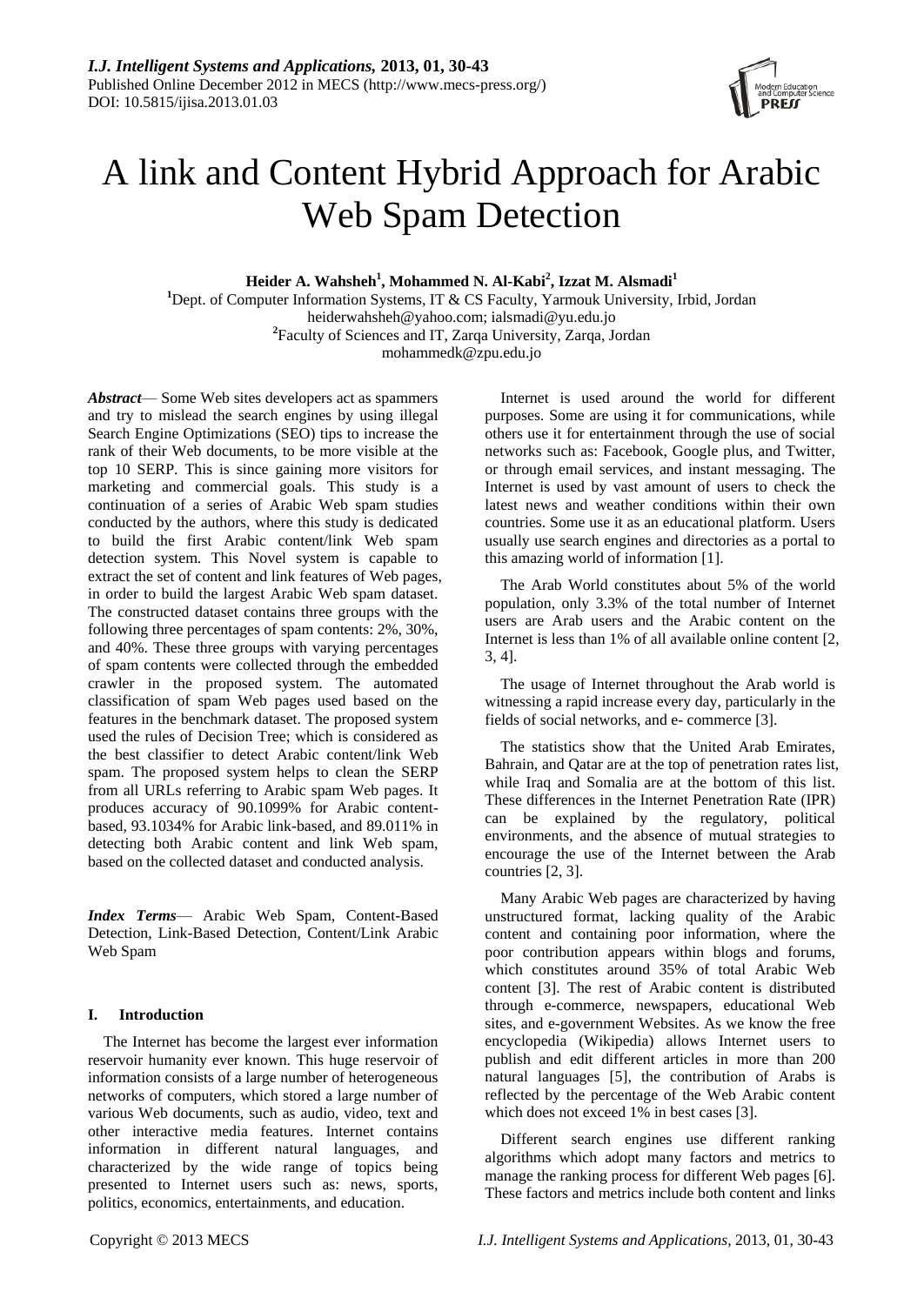features. Ranking algorithms represent a secret for different search engines; therefore these companies do not provide details about how they exactly rank the Web pages and consider these algorithms as their top secret that should not be know by other competitive search engine companies and Web spammer [7]. Web crawlers or robots constitute another part of a search engine; they are responsible for visiting different Web documents to be indexed [8].

Web spam refers to any illegal process aims to increase the rank of poor-quality Web pages and Web documents. This returns unrelated results to user's query [9].

The owners of Web sites and the Webmasters of commercial Websites use Search Engine Optimization (SEO), Search Engine Marketing (SEM), to be more visible in SERPs, and the Banner advertisements, to attract user traffic, which increase company revenues [10, 11].

SEO is based on the number of ethical methods and techniques aiming to reformat the content and material posted to the Internet. It helps the Web pages to meet the search engine requirements and gets a good rank to be considered as relevant Web pages in SERPs. SEO depends on the most essential content HTML tags such as: <title>, Anchor text, URL, Headers tags (<h1>...<h6>), <strong>, and <Meta> tags. The improvement of the content of these tags will help the Web page to rank higher within SERPs [11]. SEM techniques also called pay per click (PPC) marketing are interested in optimizing the commercial Web pages. It helps the business growth, as it suggests the most popular marketing Keywords to appear inside the most important weighting tags in the Web pages. SEM is distinguished from SEO by its adopted technique which includes both pay per click (Adwords) and SEO [10, 11].

Banner advertisements are constructed from the attractive elements like graphics, animations, flashes, sounds, and videos are used to create banners, which usually linked to the company Web site advertisements. Banner advertisement seems more advantageous than SEO and SEM, because it is based on the idea of eye catching graphics which attract more users to click on the banners, and visit the Web pages advertisements [11].

Some of Web site owners act as spammers or try to hire Web spammers, using the illegal SEO, SEM, and Banner advertisements methods and techniques in a complete or partial way to increase the rank of their Web pages. These methods define the term "Web spam" which fill the Internet with Web pages that deceive the search engines and take higher ranks than what they really deserve [9].

There is a lack in dataset collections related to Arabic content/link Web spam, and this is considered the main problem affecting the research in this field. In addition,

the researches so far are few. So this paper adopts an enhancement to the previous studies of contentbased/link-based Arabic Web spam detection [12-19]. We collected a larger Arabic Web spam dataset to improve the Arabic Web spam features mentioned in the previous studies, and built a content/link Arabic Web spam detection system.

In this paper we collected a larger Arabic content/link based spam dataset than those collected in the previous Arabic Web spam studies. We adopted advanced content/link based features. The extracted features will be fed into classification algorithms, such as: Decision Tree, Logistic, and *K*-Nearest Neighbor (*K-NN*). The results of the classification algorithms are compared, and the best algorithm identified. Forwards, the rules of the best algorithm are implemented to build Arabic Web spam detection system.

The next sections of this paper organized as follows: Section two presents' related studies to Web spam detection, section three shows the proposed methodology, section four presents implementation and experimental results, section five described the evaluation results of our proposed system. Last but not least section sex presents the conclusions and future work.

# **II. Related Work**

Many studies were conducted to explore different techniques to detect Web spam. This section presents these techniques and categorizes them into four sections. The first section presents non Arabic content-based spam studies, the second section presents non Arabic link-based spam studies, the third section dedicated to the non Arabic content/link spam studies, and the fourth section presents the earlier Arabic content-based Web spam studies.

# **2.1 Non Arabic content-based Web spam detection**

In their study [20] use a various content-based features extracted from a real dataset of spam Web pages. They used a number of heuristic methods for detecting content-based spam, and achieving high accuracy of detection using C4.5 classifier, which correctly identifies 86.2% of spam Web page within the dataset.

[21] produce a novel content-based trust model for Web spam detection, according to two real datasets one is in English and the other one in Chinese languages. The results showed an enhancement on Web spam detection using SVM which yielded an accuracy of 90.13%.

In their study [22] propose a set of content-based features in which the occurrence of keywords play the main role in identifying the Web pages as spam or high value advertisement Web page. The experiment tests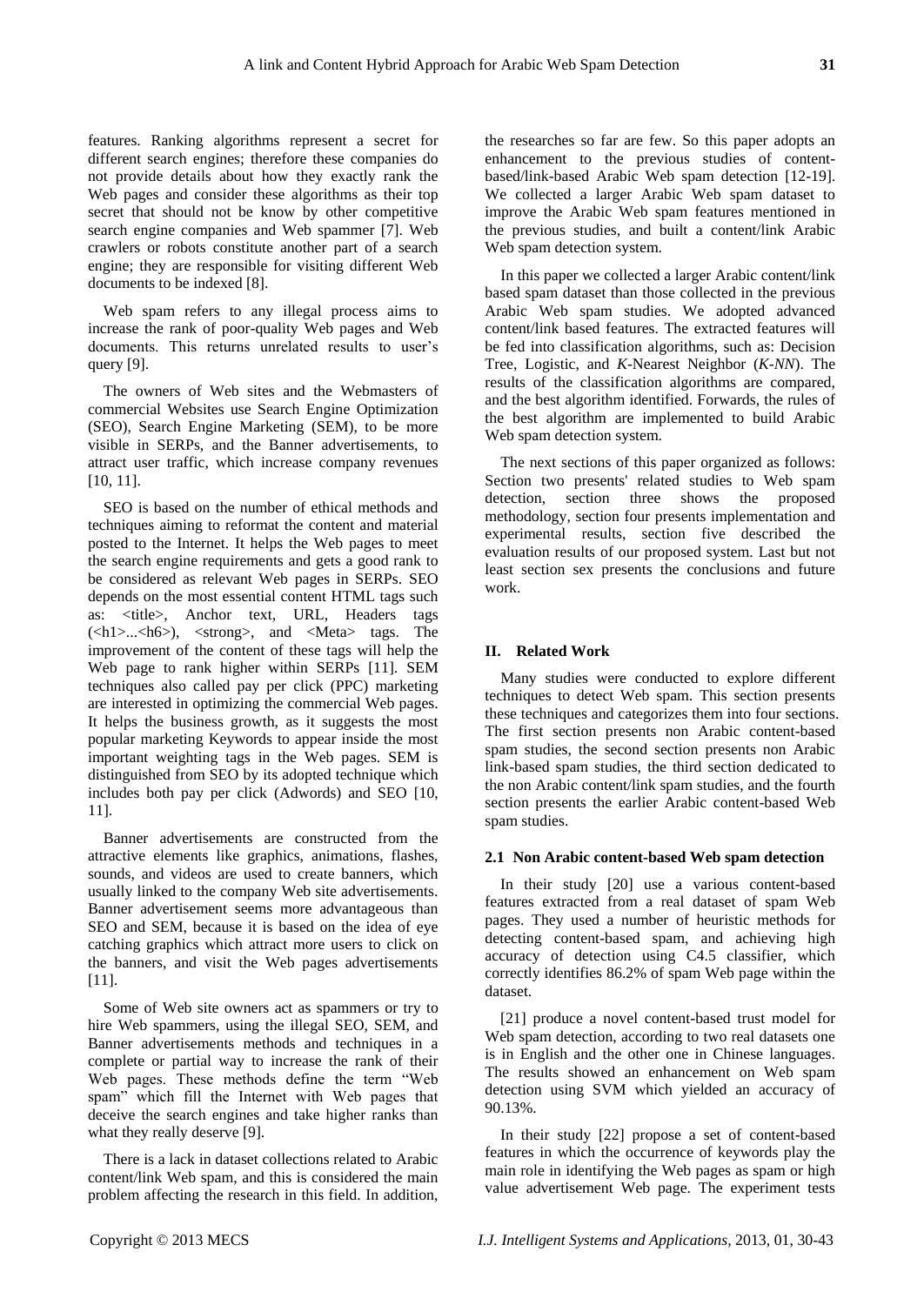applied on the public known WEBSPAM-UK2006 dataset, and the results improved more than 3%.

The Term Frequency - Inverse Document Frequency (*TF-IDF*) is a weighted schema which shows the importance of the words in the document [23]. The value of *TF-IDF* of each term is dependent on the frequency of that term beside the number of documents which has that term, and the occurrence of the terms inside the Web pages [23]. The terms which appears in special positions in the Web page such as: the <br/>body> tag, Anchor text, URL, Headers (<h1>...<h6> tags), <meta> tags, and within the Web page <title> present more important than the other terms in the rest of Web page positions [24].

# **2.2 Non Arabic Link-based Web Spam Detection**

The study of [25] presents an algorithm dedicated to the link spam detection, called R-spamRank. This algorithm produces an automated selection of spam Web pages especially those appears in the link farms. The authors manually collected a small spam dataset which considered as seeds for the evaluation process. They assigned spam values to the Web pages, and selected semi-automatically the most likelihood spam Web pages. The results of this algorithm yielded an accuracy of 91.1% in detecting Web spam.

[26] Study special technique of link-based Web spam called hijacked links spam; which is based on bringing the rank scores from normal Web pages to the target Web spam pages. [26] propose an algorithm for link hijacking detection, which is based on analyzing the features of the link structure which is neighbor to the hijacked Web sites. The results showed improvement in the accuracy of detecting the hijacked Web sites, where around 25% better relative to the other previous approaches.

[27] Build a link spam dataset which contains over 235,000 links of English Wikipedia, with extracted 40 features, by using Wiki metadata, landing site analysis, and external data sources. The conducted results showed enhancement in link-based Web spam detection.

[28] Continue to work on the semi-supervised learning algorithm, by proposing a novel algorithm; called Harmonic Functions based Semi-Supervised Learning (HFSSL), where the labeled and unlabeled Web pages given weights based on the similarity in weighted Web graph. The results showed enhancement in the Web spam detection.

## **2.3 Non Arabic content/link Web spam detection**

A Quantitative Study of forum spamming which uses a context-based and reported by [29]. The importance of the spam forums and splogs is due to three main perspectives: search users, spammers, and forum sites. The study of [29] focus on the content-based and cloaking spam, and showed that the spam forums were used extensively. The spam forums supported by

popular forum programs (which able the spam forums to occupy the top 20 search results for most popular keywords). The spam comments also used to increase the traffic on the honey spam forums. The results of splogs showed that more than half blogs are spam. The researchers proposed context-based analysis; based on the cloaking analysis, to automatically detect spam.

[30] study several content-based and link-based Web spam techniques such as: keywords stuffing, links stuffing, redirection pages, duplicated content, and hiding text. Two well known datasets were used in the experiments UK2002; which contains 18.5 million Web pages and WEBSPAM-UK2006 which consists of 77.9 million Web pages. Their experiments results revealed that the adopted techniques were able to detect around 88% of spam Web pages.

[31] study has focused on different methods for Web spam detection. A novel approach used machine learning to build Web spam detection tool. The UCINET software and SVM classifier were used to identify the spam Web pages, based on many proposed features such as: degree of centrality, links betweenness and Eigen vector value of the link, which identify the quantitative and qualitative link farm properties. Their proposed approach used the WordNet database through the semantic analyzer, and obtained useful information that successfully discovered the spam Web pages.

In the study of [32] the researchers develop a new system called Spamizer which able to detect the spam Web pages using content- based and link-based features. The Spamizer analyzed several available link spam algorithms, such as: Relative spam Mass Estimation, Trustrank, Anti-Trustrank, Propagating Trust, and Distrust Scores and Reverse spam Rank. The experiments used the public known spam dataset WEBSPAM-UK2007, and they found that integrating the spamicity scores that generate from each algorithm increase the predictability for the spam and non spam Web pages.

#### **2.4 Arabic content/link based Web spam detection**

In their study, the authors in [12] conducted a series of studies dedicated to Arabic Web spam problem. The authors in [12] have manually collected a small Arabic Web spam dataset; containing around 400 Arabic content-based spam Web pages. Three classifiers were tested; Decision Tree, Naïve Bayes, and *K*-Nearest Neighbour (*K-NN*). The results showed that the *K-NN* yielded a better accuracy than the other two classifiers in detecting Arabic Web spam pages. The study of [13] follows the [12] and proposed new content-based features to improve the Arabic Web spam detection. Their study applied three classifiers (Decision Tree, Naїve Bayes, and LogitBoost), and their results showed that the Decision Tree classifier achieved the best results.

In [14] the authors have integrated the two previous studies [12, 13], and propose a set of new content-based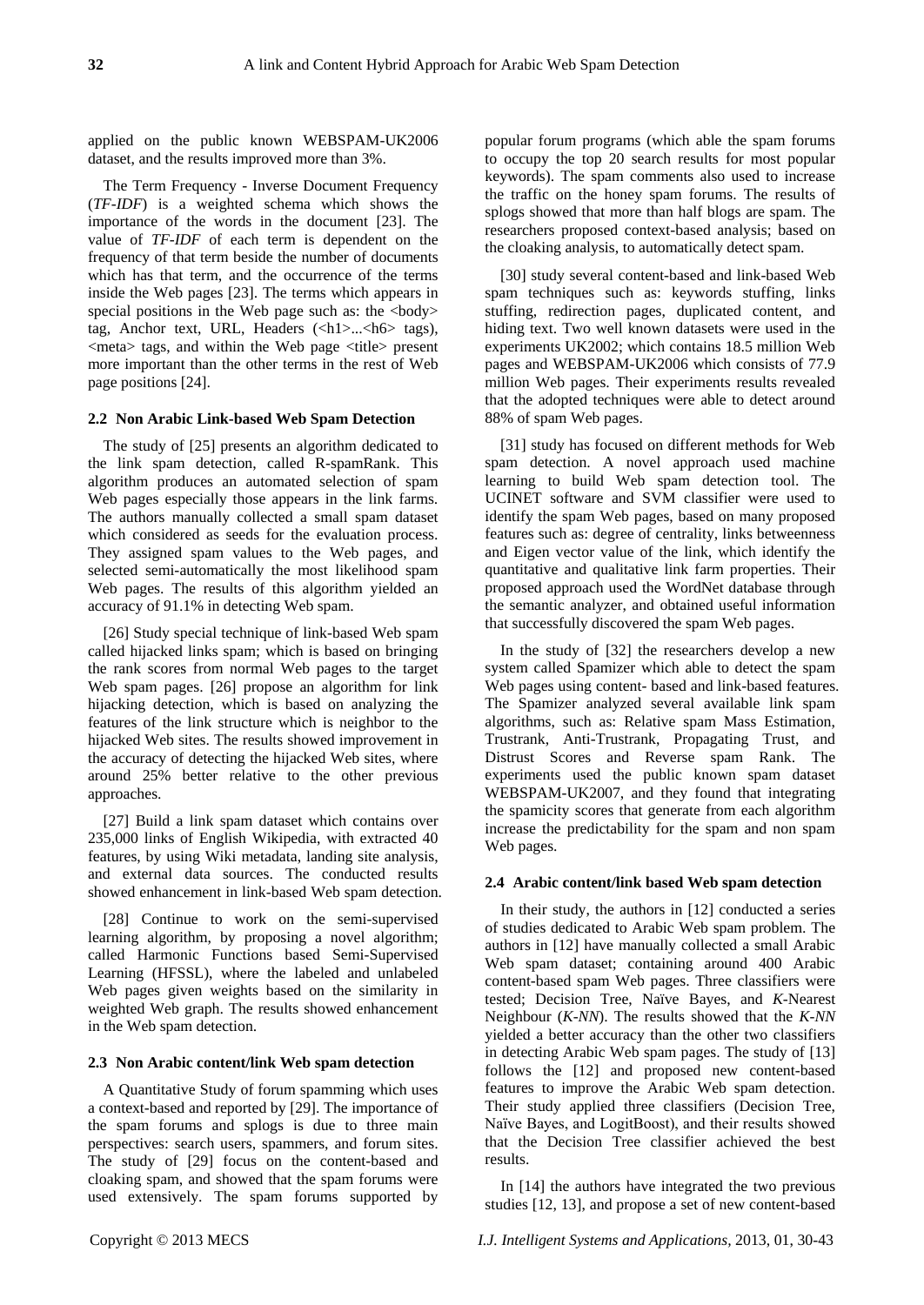features, and used a larger spam dataset than [12]. Three classification algorithms (Decision Tree, LogitBoost, and SVM) were used to detect Arabic Web spam. The results confirmed the superiority of the Decision Tree as the best classifier with an accuracy of 99.3462% to detect Arabic Web spam.

The study of [15] analyzes the behaviors of the spammers to create spammed Arabic Web pages. They computed the weights of the most ten popular Arabic words used in the content of the HTML tags, which used in the Arabic queries. The results present special key stuffing techniques used in the Arabic spammed Web pages. The conducted tests used the Decision Tree classifier to evaluate the spammer's behavior, and achieved 90% accuracy to detect Arabic Web spam.

The study of [16] improves their previous studies on the content-based Arabic Web spam. They used a large Arabic content-based spam dataset which contains 15,000 Web pages, that were collected by a special crawler. These Web pages were identified manually as spam or non spam. They applied four different classification algorithms (Naïve Bayes, Decision Tree, SVM, and *K-NN*) on the groups of the datasets, where the spam percentages were: 1%, 15%, and 50%. The results also revealed that the Decision Tree was the best classifier with 99.96% accuracy.

Machine learning is used to identify spam Web pages. [17] conducted a study based on the machine learning algorithm to identify the content-based Arabic spam Web pages. The spam dataset was collected from three resources: the first is Extended-Arabic-2011 Web spam dataset, and the second is UK-2011 spam dataset where they were built by [17]. The third is a portion of the WEBSPAM-UK2007 spam dataset. Experiments were based on two algorithms (Na ve Bayes, and Decision Tree). The conducted tests of the proposed features show high accuracy results with Decision Tree which is better than Na ive Bayes in detecting Arabic spam pages, and yields sufficiently good results in detecting non Arabic Web spam.

All the previous Arabic Web spam studies [12-17] tried to identify the best classification algorithm for the content-based Arabic Web spam detection, which almost unanimously indicate the Decision Tree classifier is the best. Therefore [18] based on the 15,000 Arabic spam Web pages, enhanced more content-based features, and built the novel Arabic Web spam detection system using the rules of Decision Tree classification algorithm. The experiment results presented an accuracy of 83% using the proposed system.

In an attempt to solve the problem of the Arabic linkbased Web spam, [19] studied the link-based spamming technique which is used by Arabic Web spammers. [19] present that the spammers used the link-based spam techniques in the Arabic Web pages. The first Arabic link-based spam Web pages dataset was built by them. Many link-based features were extracted, and two classifiers (Decision Tree, and Naïve Bayes) were

applied to evaluate the Arabic link-based Web spam. The conducted experiment show that spammers use a link spam farms technique between Arabic spam Web pages. The results of Decision Tree yield an accuracy of 91.4706% to detect link-based spam Web pages.

## **III. Research Methodology**

In this section we present the research methodology that we used to build Arabic content/link Web spam detection system. The methodology of the Arabic Web spam detection system includes the following seven main steps:

- 1. Develop an embedded Web crawler; which is an automated tool, embedded in our new Arabic Web spam detection system. This crawler download the Web pages, parsed all the hyperlinks, and the content of each Web page.
- 2. Build a larger dataset of Arabic content/link spam Web pages relative to those built in the previous studies. The first part is called training dataset used to build Arabic content/link Web spam detection system, and contains around 18,000 Web pages. While the second part is called test dataset, contains around 5,000 Web page, and used to evaluate Arabic content/link Web spam detection system. The new dataset extended the last datasets used by [12-19], using the enhanced Web crawler.
- 3. Develop a Web page analyzer to extract larger number of features relative to those used in the previous studies.
- 4. Use the three classification algorithms Decision Tree, Logistic Regression, and *K-NN* which are supported by Weka.
- 5. Compare the classification results of Decision Tree, Logistic Regression, and *K-NN* algorithms to identify the best classifier to detect Arabic spam Web pages.
- 6. Extract the rules of the best classification algorithm using the training dataset, to develop the decision maker as a final part of our Arabic content/link Web spam detection system.
- 7. Evaluate the Arabic content/link Web spam detection system, using the test dataset that contains around 5,000 Web pages including spam and non spam.

Figure 1 presents a summarization of the research methodology procedures being followed in this study.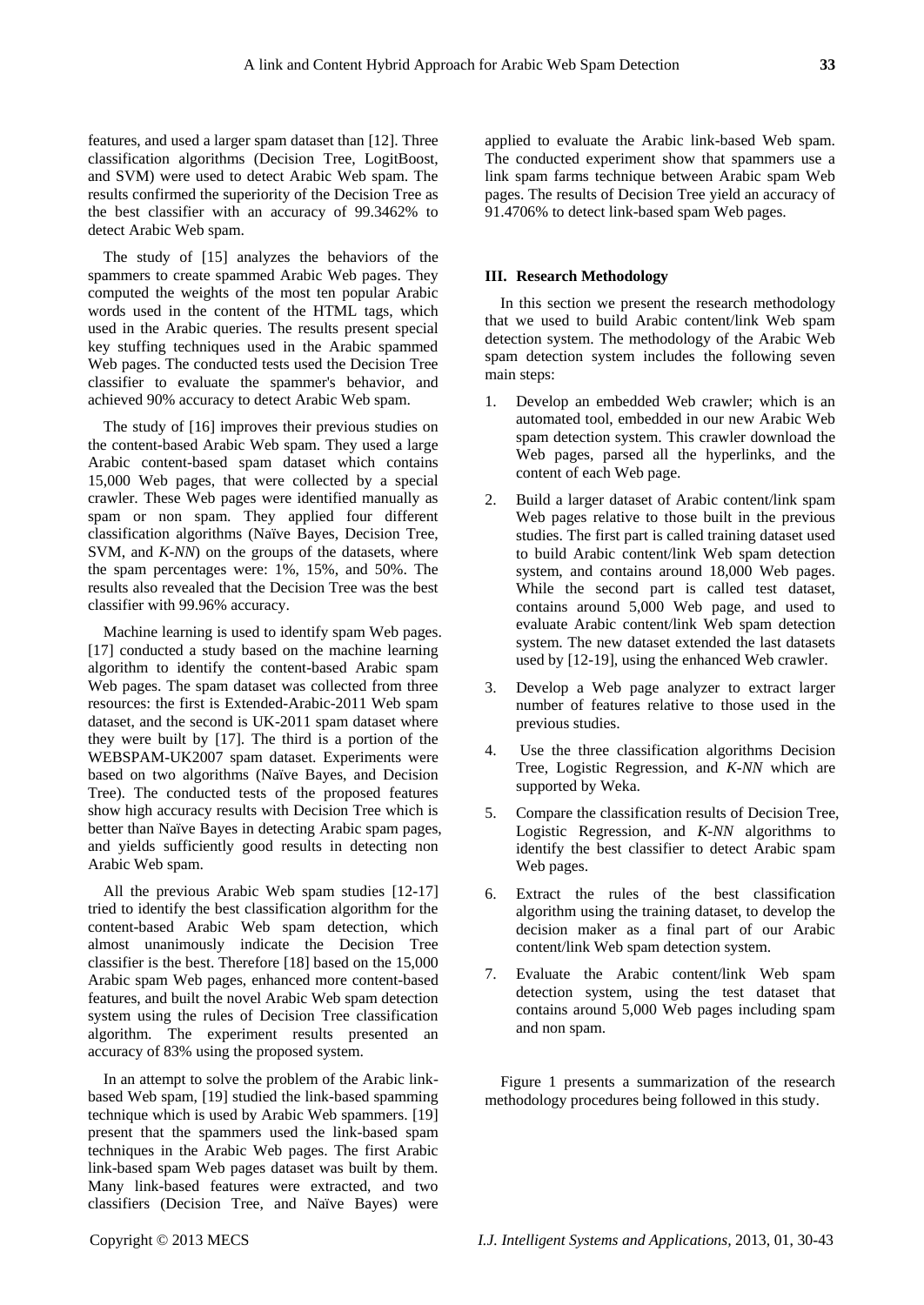

Fig. 1: Methodology procedures

#### **3.1 Develop an Embedded Web Crawler**

Web crawlers are also known as spiders, or Web agents, is a type of software agent, which automate the traversing, fetching, sorting, and clustering Web pages, creates a copy of all Web pages before indexing. Crawlers traverse the Web by starting from a random Web page and continue by the following links to other Web pages. Sometimes crawlers need to exchange the information with other crawlers in order to notify their peers about sites with rich semantic content [8]. So it appears as the main process in any search engine.

In this study we develop an embedded crawler in Arabic web spam detection system using Java programming language. This crawler enables our system to browse Arabic Web sites within the World Wide Web (WWW), and fetch different Arabic Web pages. Therefore this system is capable to download the Web pages, and automatically parsing the elements, hyperlinks, and the content of the downloaded Web pages.

#### **3.2 Build an Arabic Web Spam Dataset**

Arabic Web spam detection studies lacks generally to a large collection of Arabic spam Web pages, and this is one of the main challenges to the researchers in this field. In this paper we have built a large Arabic Web spam dataset containing around 23,000 Web pages, where 18,000 Web pages of the total Web spam dataset were used as training dataset which extended the datasets mentioned in [12-19]. The rest of the Web spam dataset consists of 5,000 Web pages that were used as test dataset. The new dataset improves both the number of Arabic spam pages and their features as shown in the next sections.

The Web pages in the Arabic Web spam dataset were divided into two types: spam, and non spam Web pages. We split the spam training dataset into many groups based on the accuracy percentages of Arabic Web spam detection. Some groups got a close accuracy values to each other; therefore we select the best percentage from those close accuracy percentages. The best three groups with different spam percentages were (2%, 30%, and 40%) of the dataset. Table 1 shows the Arabic spam dataset groups taxonomy.

| Table 1: New Arabic spam dataset groups taxonomy |  |  |
|--------------------------------------------------|--|--|
|--------------------------------------------------|--|--|

| <b>Close Percentages values</b><br><b>Best Percentages values</b><br>spam Group<br><b>Groups</b> |     | Number of spam Web page | Number of Non spam Web<br>Page |  |
|--------------------------------------------------------------------------------------------------|-----|-------------------------|--------------------------------|--|
| 1%-15%                                                                                           | 2%  | 460                     | 22540                          |  |
| 16%-32%                                                                                          | 30% | 6900                    | 16100                          |  |
| 33%-50%                                                                                          | 40% | 9200                    | 13800                          |  |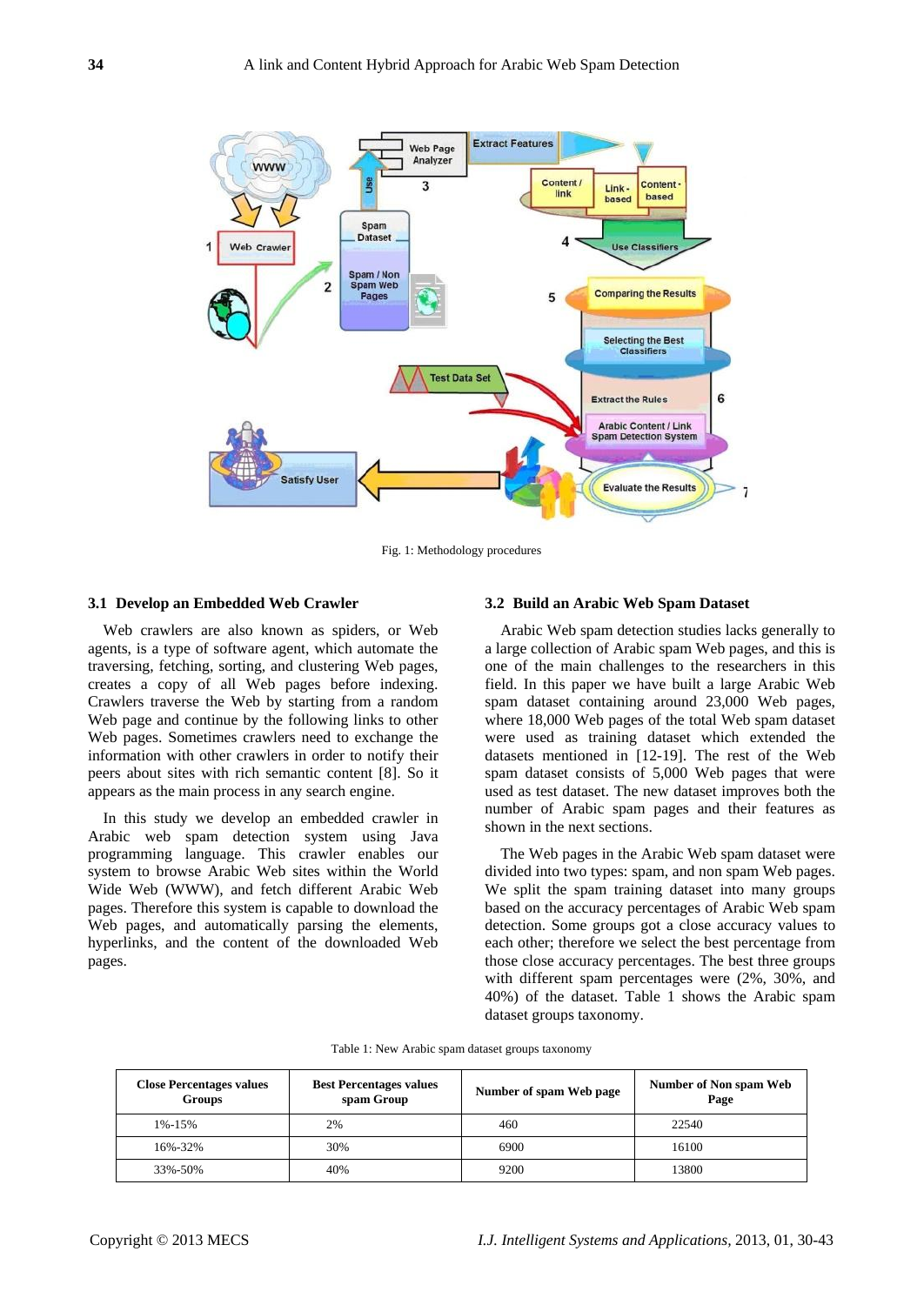We have manually labeled the Web pages as either spam or non-spam pages based on the authors' judgments, previous Arabic Web spam studies, and based on similar types of Non Arabic spam Web pages, depending on the spam content-based features for some Web pages, mislead links, and the reputations of the Web pages.

The spam Web pages consist of Arabic content-based blogs, forums, some of marketing Web pages, and advertising Web pages, which tries to increase their possibility to appear at the top of SERP.

The non spam Arabic Web pages can easily be found within the Web pages of universities and educational (.edu), ministries and governmental institutions (.gov), news sites (.com, .net) well known business companies (.com), and satellite channel (.tv).

#### **3.3 Develop Web Page Analyzer**

We developed a Web page analyzer capable to extract the previous proposed features by [12-19], and proposed new content ad link features.

## **3.3.1 Content-based Features**

Arabic Web spammers used Keyword stuffing to increase the rank of their spam Web pages. The keyword stuffing spamming technique is based mainly on the duplication of some words in the main HTML elements. Arabic Web pages spammers used a unique keyword stuffing technique which is based on duplicating meaningless English words. Unique keyword stuffing technique is based on the relation between the meaningless English words and their corresponding Arabic letters that lie on the Arabic/English key board [12-19]. This spam behavior leads to increase the rank of Arabic spammed Web pages, and from our point of view lead to deterioration of the quality of the Arabic content [12-19].

In [15] the authors found that the spammers used meaningless English words in Arabic spammed Web pages. The Latin letters of those meaningless English words lie on the same Arabic/English keyboard keys. Therefore the lengths of these meaningless English words always equal the lengths of Arabic words. Top ten Arabic words used by [15] are not enough to detect the meaningless English words spammed technique. Thus, to address all the different topics that spammers might seek to use it in their techniques. Our Web page analyzer convert every English word to its corresponding meaningful/meaningless Arabic word, by converting each Latin letter of the English word to its Arabic letter sharing the same key on the Arabic/English keyboard. Then the analyzer use the database which contains Arabic word list which developed by [33]. The database of Arabic word list contains nine million Arabic words. So the analyzer check the availability of every converted Arabic word in the database, to determine whether it is meaningful or not. Our analyzer considered the converted Arabic word a spammed word if it is found in the database. Spammed Arabic words are generally meaningless.

Figure 2 shows an example of Arabic spam Web page using meaningless English words Keyword stuffing technique. The Arabic words not include in the top ten Arabic Keywords used in the search engines, but the spammers used them to increase the rank of the Arabic Web page to increase the *TF-IDF*, and it is reducing the quality of the Arabic Web pages.

فلاش العاب بنات العاب اكشين موقع العاب العاب اطفال العاب فقط للبنات العاب للبنات العاب باربي العاب للبنات فقط العاب فلاش العاب بنات العاب جديدة العاب الذاكرة العاب اطفال العاب اكشن العاب ذكاء العاب بازل و متاهات العاب العاب بنات العاب فلاش العاب الفلاش العاب بنات، ألعاب بنات، العاب تلبيس بنات، مركز العاب، العابَ مكياج بنات، العاب اكسـسـوارات بنات، العاب ازياء بنات، العاب فتيات، العاب تلبيس، العاب فلاش، العاب مفامرات، العاب فلاشتية، العاب اطفال، العاب فضائيةً، العاب قتال، العاب منوعة العاب أثاره ومغامرات العاب أثاره العاب مغامرات ازياء بنات مكياج واكسيسوارات العاب رياضية العاب الغاز العاب تفكير العاب ذكاء العاب ملابس بنات العاب ملابس وازياء العاب ازياء العاب اوراق العاب فضائية العاب اطفال العاب للاطفال العاب اكشين العاب مغامرات العاب قويه العاب جديده العاب مغامرات العاب طبيب العاب طبخ العاب العاب فلاش العاب بنات العاب فتيات العاب للبنات العاب للفتيات العاب باربي ألعاب منوعة العاب اطفال العاب للطفل العاب كرة قدم و رياضه و لعبة سيباق سيارات hguhf ugn ;dt;, hguhf ugn ;dt;, hguhf hgjsgdm ,hgjvtdi hguhf lk,ui hguhf lqp;m hguhf h;ak hguhf lyhlvhj hguhf fkhj hguhf lh;dh[ hguhf h'thg hguhf pvfdm hguhf vdhqm hguhf sdhvhj hguhf svum lghp/m hguhf, yr hguhf lyhlvm hguhf `;hx hguhf fhvfd hguhf jgfds hguhf lyhlvhj hguhf []d]i hguhf []d]i hguhf l[hkdm hguhf tgha hguhf fhvfd hguhf 'fo Hguhf hgjvtdi , hgjsgdi hguhf jsgdm hguhf ,jsgdm hguhf fkhj hguhf l;dh[ hguhf fhvfd hguhf ggwyhv hguhf h'thg l;dh[ guf fhvfd hguhf fhvfd hguhf pg,i hguhf [ldgm hguhf l[hkdm hguhf l[hkdm hguhf tgha hguhf tgha l[hkdi l[l,um hguhf tgha jk.dg hguhf tgha hguhf tgha lhvd hauhf taha vahadm hauhf taha hauhf inlda Lru taha hauhf

Fig. 2: Arabic spam Web page using meaningless English words Keyword stuffing technique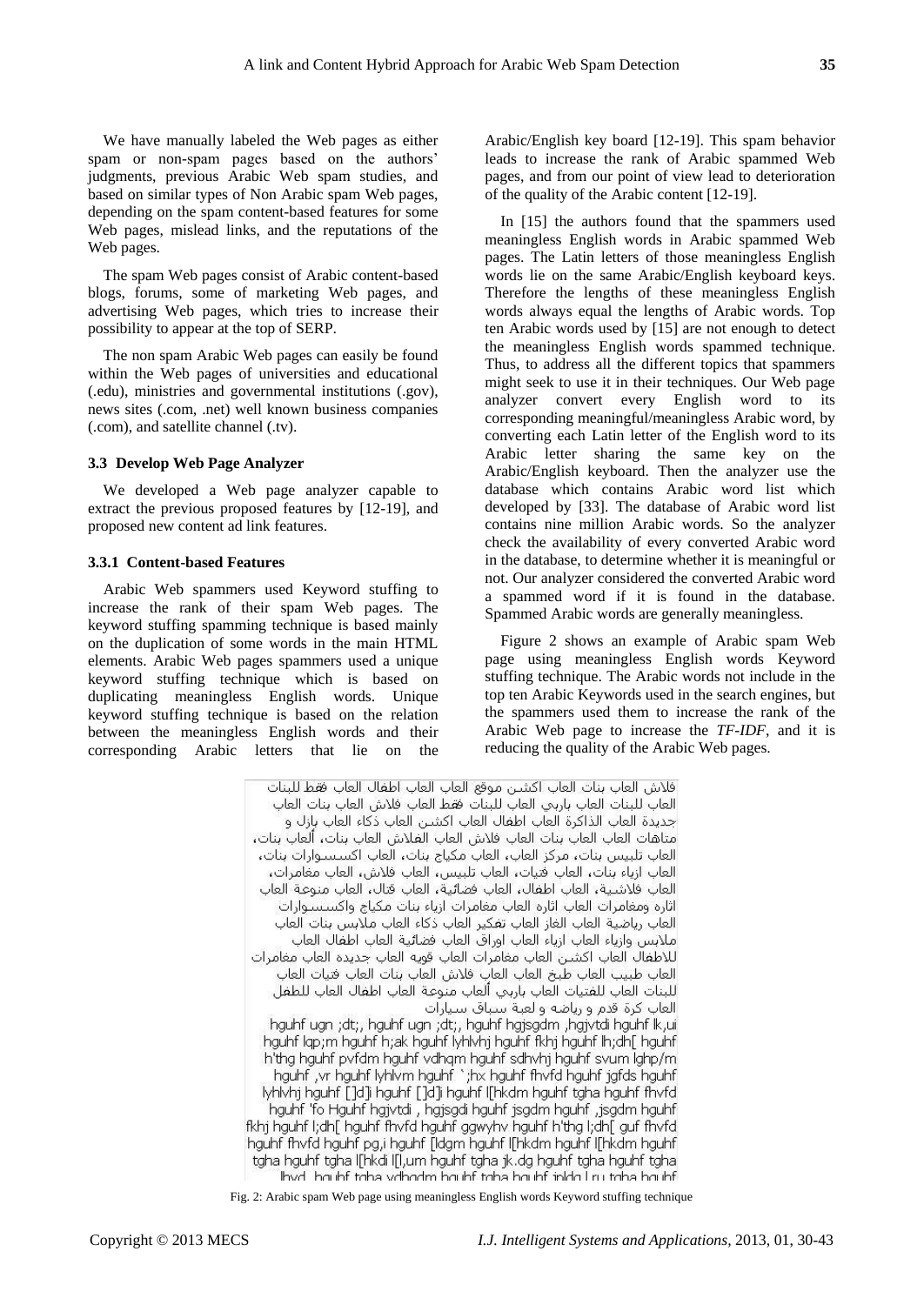The Web page analyzer computes the content-based features which mentioned in the Arabic literature [12- 19]. The Web page analyzer extracts the following six content-based features categories:

- 1. The first category contains one content-based feature which checks if we have a number of meaningless (Arabic/English) in the HTML elements which considered as duplication or as a keyword stuffing technique.
- 2. The second category check if we face a keyword stuffing technique, where the following two parameters are computed:
	- 2.1 Compute the difference between the total number of Arabic/English words inside the <body> element, and the total number of unique Arabic/English words inside the <body> element. If the results greater than or equal two third of the total number of Arabic/English words inside <br/>body>. This means that we have spam behavior.
	- 2.2 Compute the difference between the total number of Arabic/English words inside a specific Web page (in all HTML tags in the Web page), and the total number of unique Arabic/English words inside a specific Web page. Our system indicates that a specific Web page is a suspected spam Web page, if the total number of unique Arabic/English words inside it is greater than or equal two third of the total number of Arabic/English words inside the Web page under consideration.
	- 2.3 The third category contains a number of content-based features such as: the number of Arabic popular words, the size of compression ratio (in Kilo bytes), page size (in Kilo bytes), the maximum Arabic/English word length inside  $\langle \text{body} \rangle$ , or a specific Web page), the size of hidden text (in Kilo bytes), and the total number of images.
- 3. The fourth category contains content-based features as follows: the maximum Arabic word length inside (<body>, or a specific Web page), the average lengths of Arabic/English words inside the (<body>, or a specific Web page), the average lengths of Arabic words inside the  $\langle \text{cbody} \rangle$ , or a specific Web page), maximum Arabic/English word length inside a specific Web page, total number of characters of the symbols in all <Meta>, average length of English words inside a specific Web page, average length of Symbol words inside a specific Web page, number of unique Symbol words inside a specific Web page, and number of English popular words.
- 4. The fifth category contains other influential content-based features as follows: number of images-links inside a specific Web page, maximum symbol word length inside a specific

Web page, number of Arabic/English words inside <title>, compressed files inside a specific Web page, number of English characters inside <Meta>, number of English characters inside a specific Web page, number of characters of the symbols in all <Meta>, and the number of unique symbol words inside a specific Web page.

5. The sixth category contains the last influential content-based features such as: number of <Meta> elements inside a specific Web page, number of characters within the URL, number of Arabic/English characters inside a specific Web page, average lengths Arabic/English words inside a specific Web page, average lengths of Arabic words inside a specific Web page, number of <Meta> elements inside a specific Web page, number of Arabic words in each <Meta> elements, number of Arabic characters inside <Meta>, number of Arabic/English characters inside <Meta>, number of Arabic/English characters inside a specific Web page.

# **3.3.2 Link based features**

We have many types of link-based Web spam, the spammers try to create the link structure between their spam Web pages such as the following:

- Spam link farm. The spam link farm as we mentioned in the literature create heavily connected Web pages, in order to mislead search engines, where this technique is based on manipulating internal links and external links of a number of connected Web pages forming the link farm [34].
- Using the expired domains. Spammers take the benefits of expired domains by inserting their spammed Web pages in. Also the spammers try to trick the users, when they used the names which are similar to the popular trusted and reputable domains names [9].
- Link spam comments in the blogs: The spammers may post the links to spam Web pages as a comment to the blogs. So the spam comments will increase the traffic on the honey spam blogs and forums [29].

[19] exhibits that the spammers used two types of link-based techniques in Arabic Web pages. The first type is based on using the spam link farms, which manipulate internal and external links in the Web pages, in order to increase the rank of these spam Web pages. While the second type is based on using the expired domains which try to trick the users, when the spammers used the names which are similar to the popular trusted and reputable domains.

Figure 3 presents an example of Arabic link-based spam Web page which is full of advertisements. This type of link-based Web spam is called scraper Web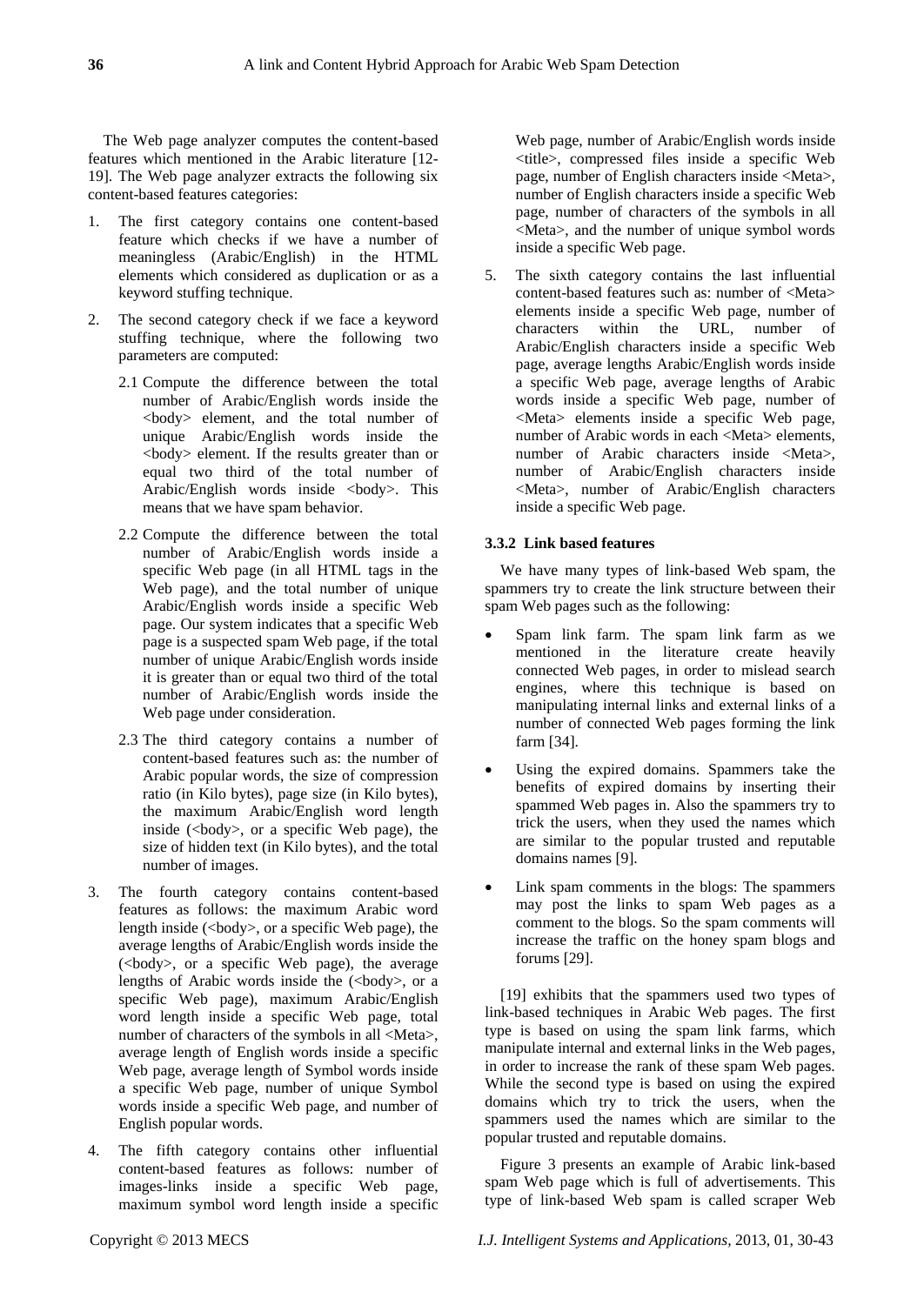page that does not contain any real content related to the Website, where the links redirect users to other Web sites.

| www.bezaat.com/Choose-cars                                                   | روابط مقترحة                                 |
|------------------------------------------------------------------------------|----------------------------------------------|
| <b>Luxury Northolme Resort</b>                                               | غرف الأربيثة. ن                              |
| Exclusive, Luxury Accommodation Luxury Seychelles Northolme Resort           | تعارف ف                                      |
| AtollParadise.com/HiltonSevchelles                                           | رسور متمركة و                                |
|                                                                              | فدش البرمجيات للرسوم المتحركة [8]            |
| ستة أسنانك رهن بما ناكلين                                                    | استونبورفات الرسوم المتمركة ال               |
| ِ نَحْرِ فِي سَنِدَنِي عَلَى 10 مَأْكُولَاتَ صَنْحَيَّةً نَقْوَى أَسْتَاتَكَ | رسوم متحركة a 2 D<br>برمجيات الرسوم المتحركة |
| 3a2ilati.com/TeethandFood                                                    | للرسوم المتحركة Gif C                        |
| فنادق فی اسطنبول<br>فنادق وشقق مغروشة حجوزات فور ية بافضل الإسعار            |                                              |
| Hotelium.com/Istanbul                                                        |                                              |
|                                                                              | الثقر هذا النطاق                             |
|                                                                              | الليح al-bahrain.net اسر المحلق              |
| كرة القدم و السلام مع الله غيَّن الله حبائي الروحبة و الكروية                |                                              |
| MaarifatAllah.jesus.net                                                      |                                              |
| الله وكرة القدم                                                              |                                              |

Fig. 3: Example of Arabic link-based spam Web page

The Web page analyzer extracts the following linkbased features:

- 1. The number of external links within the page under consideration.
- 2. The number of internal links within the page under consideration.
- 3. The total number of links (the internal and external) within the page under consideration.
- 4. The URL length (total number of characters in URL).
- 5. The total number of broken links. It is also known as dead link within the page under consideration. The broken links are called broken, due they are no longer point to non spam Web pages, so they decrease the rank of a Web page [35].
- 6. The total number of redirected links within the page under consideration.
- 7. The total number of empty link text (links without anchor text) within the page under consideration.
- 8. The total number of empty links (anchor text without links) within the page under consideration.

#### **IV. Implementations and Experimental Results**

In this section we extract the content/link features using our Web page Analyzer, apply three classifiers (Logistic Regression, Decision Tree, and *K-NN*) on three groups within one dataset with various percentages of spam Web pages (2%, 30%, and 40%). Afterward we compare the results to identify the best

classifier, capable to detect Arabic content/link Web spam. Finally extract the rules of the best classifier to build the Arabic content/link Web spam detection system using Java programming language.

## **4.1 Arabic Content/Link Web Spam Features Extraction**

We extract the content/link features using our Web page Analyzer. These features are mentioned in section 3.3.

#### **4.2 Apply Classification Algorithms**

Weka is one of the most popular data mining tools. It provides us with a number of classification algorithms such as: Logistic Regression, *K*-Nearest Neighbor (*K-NN*), and Decision Tree. These three classification algorithms are used in this study to detect if the Web page is either a spam or non-spam.

### **4.2.1 Logistic Regression Algorithm**

Logistic Regression is one of the approaches used in regression analysis. It is widely used statistical modeling technique for predicting the outcome of categorized variables depending on the predictor variables. Binomial and multinomial regressions are two models used in logistic regression. The binomial (binary) can observe the outcome with two possible types as a (0, or 1) which expressed the straightforward interpretation, while the multinomial regression indicate that the outcomes can have more than two possible types [36].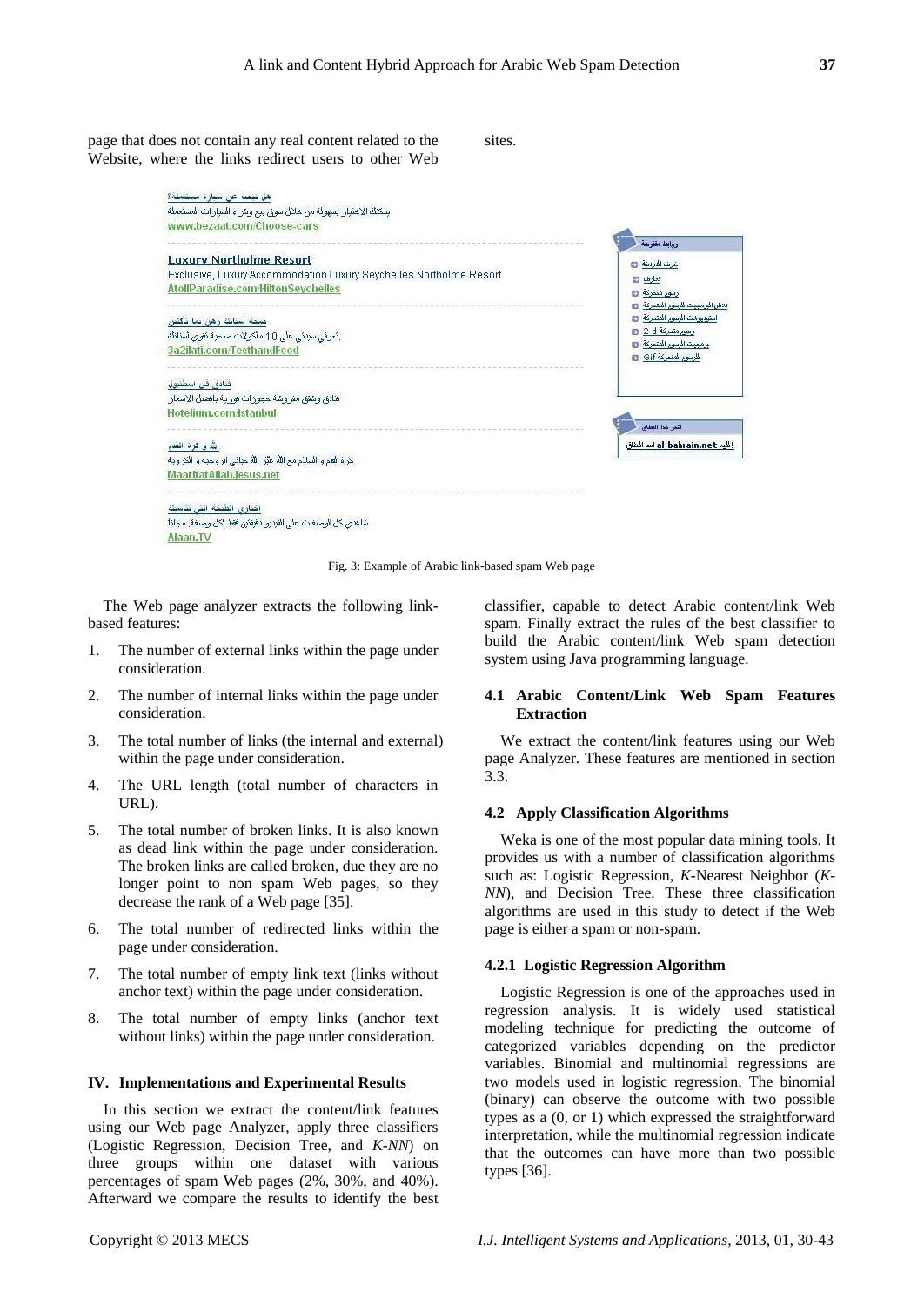## **4.2.2 K-Nearest Neighbour (K-NN) Algorithm**

*K*-Nearest Neighbor also known as IBK in Weka. It is considered as the simplest machine learning algorithms, and it is one of the lazy learning types. The classification decision based on the closest training objects values *K*, which starts from 1, and indicates to the space of the neighborhoods around the test pattern [37].

#### **4.2.3 Decision Tree Algorithm**

The Decision Tree is one of the common classification techniques available in Weka. It is presents as a graph of decisions which consist of root node and many leaves nodes. The decision is based on the result of comparison between the values of the features and values stored on different nodes of the tree paths [38].

Decision Tree is a high speed and powerful way to express the tree structure. It is widely used in research studies to identify the decision strategy for specific goals [39].

## **4.2.4 Arabic Web Spam Classification Results**

Applying the Logistic Regression algorithm on the three spam percentage groups for content-based, linkbased, and hybrid detection approach yields different acceptance accuracies, and the 2% spam group yields the best accuracy results. The results of the accuracies are shown in the Table 2.

| <b>Spam Percentage Group</b> | <b>Accuracy (Content)</b> | <b>Accuracy</b> (Link) | <b>Accuracy (Content/Link)</b> |
|------------------------------|---------------------------|------------------------|--------------------------------|
| 2% spam Group.               | 98.0411%                  | 84.7924%               | 75.5894%                       |
| 30% spam Group.              | 82.3529%                  | 79.3644%               | 70.2168%                       |
| 40% spam Group.              | 95.8333%                  | 76.5988%               | 67.3343%                       |
|                              |                           |                        |                                |

Table 2: Logistic Regression results

Table 2 indicates that different percentages of spam with three different dataset groups have a significant impact on the accuracy of the Logistic Regression classifier results.

Applying the second classifier (*K-NN*) on the three spam percentage groups yields better results than the results of Logistic Regression. 2% spam group still yields the best accuracy results. The results of the accuracies are shown in Table 3.

Table 3: *K-NN* results

| <b>Spam Percentage Group</b><br><b>Accuracy (Content)</b> |          | <b>Accuracy</b> (Link) | <b>Accuracy (Content/Link)</b> |  |
|-----------------------------------------------------------|----------|------------------------|--------------------------------|--|
| 2% spam Group.                                            | 99.7083  | 98.7174%               | 98.3437%                       |  |
| 30% spam Group.                                           | 85.2941% | 99.7008%               | 96.1014%                       |  |
| 40% spam Group.                                           | 95.8333% | 98.7664%               | 89.4434%                       |  |

Finally we applied the Decision Tree classifier on the three spam percentage groups. Table 4 presents the detailed results of the accuracies.

| Table 4: Decision Tree results |  |
|--------------------------------|--|
|--------------------------------|--|

| <b>Spam Percentage Group</b><br><b>Accuracy (Content)</b> |          | <b>Accuracy</b> (Link) | <b>Accuracy (Content/Link)</b> |  |
|-----------------------------------------------------------|----------|------------------------|--------------------------------|--|
| 2% spam Group.                                            | 99.7611% | 99.8174%               | 98.2422%                       |  |
| 30% spam Group.                                           | 88.1188% | 99.7041\%              | 97.0891%                       |  |
| 40% spam Group.                                           | 96.875%  | 99.6647%               | 96.7218%                       |  |

Table 4 shows that the Decision Tree classifier is the best in detecting all Arabic Web spam types, within the highest results using 2% spam dataset.

#### **4.3 Rules Extraction**

In section 4.2, we found that Decision Tree with (2%) spam percentage is the best to detect the Arabic Web spam types; content-based, link-based, and content/link.

We extract the rules of the Decision Tree for every spam type then we use the Java programming language to build the Arabic content/link Web spam detection system.

#### **4.3.1 Arabic content Web spam detection System**

The Arabic content-based Web spam detection system based on the previous content-based categories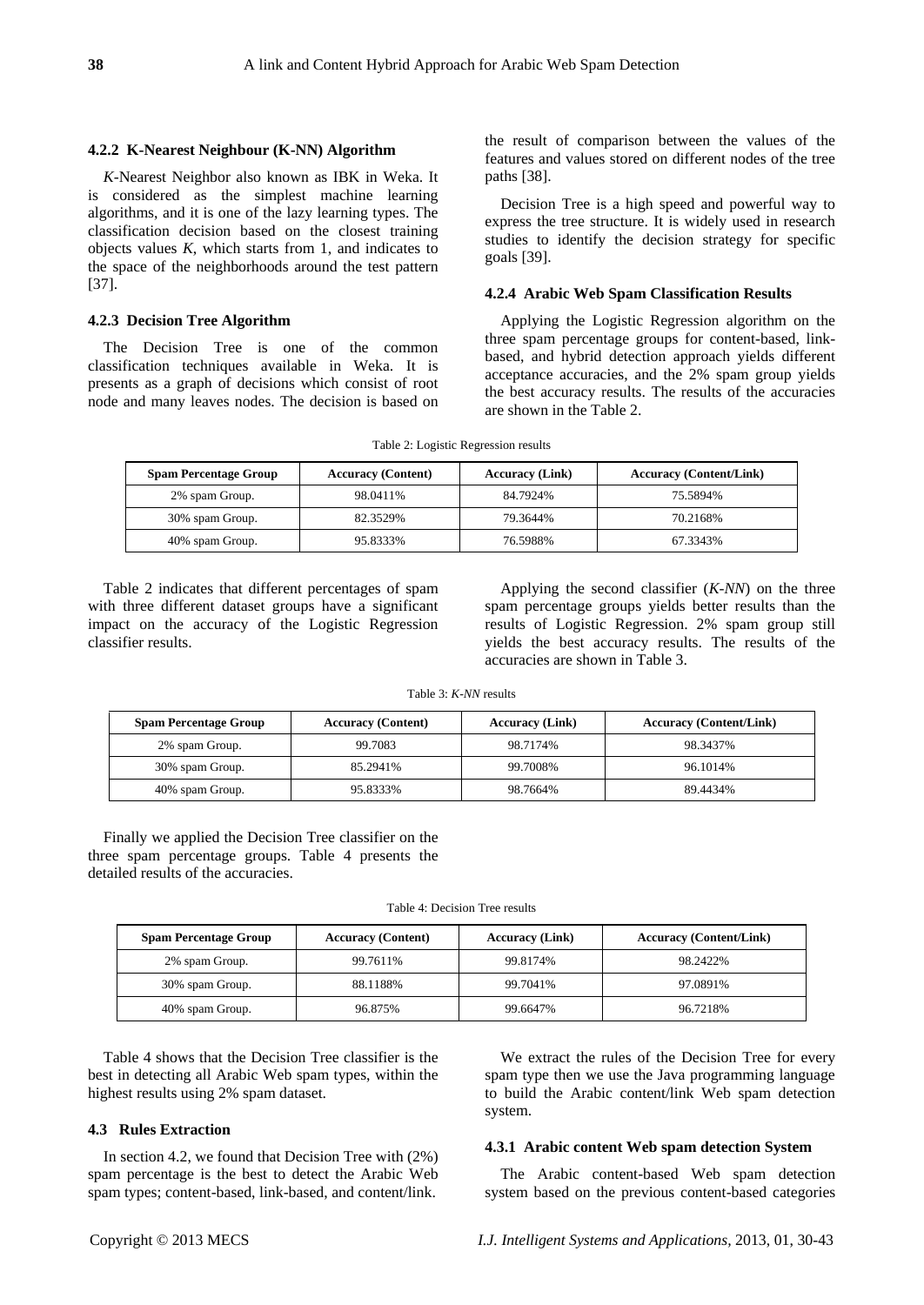which mentioned in section 3.3 (Develop Web page analyzer) which yielded the best results with Decision Tree classifier. We extracted the rules of 2% spam percentage group to build Arabic content-based Web spam detection system.

Figure 4 shows Arabic content-based Web spam detection algorithm. This algorithm used the six content-based categories (mentioned in 3.3.1).

| Algorithm                | <b>Arabic Content-based Web spam Detection System.</b>                                   |  |  |  |
|--------------------------|------------------------------------------------------------------------------------------|--|--|--|
| Input:                   | List of URLs in (Content based URLs), or list of URLs the database stored in the system. |  |  |  |
| Output:                  | Table of the URLs with the decision as a (spam/Non spam).                                |  |  |  |
| <b>BEGIN</b>             |                                                                                          |  |  |  |
|                          | Open ContentbasedUR1.txt or Database                                                     |  |  |  |
|                          | While Not EOF (ContentbasedUR1.txt)                                                      |  |  |  |
| Read the URL of Web page |                                                                                          |  |  |  |
| Download a Web page.     |                                                                                          |  |  |  |
|                          | Call content-based Web spam categories.                                                  |  |  |  |
|                          | Apply rules of Decision Tree algorithm.                                                  |  |  |  |
|                          | Make a decision of non spam/ or true percentage of spam.                                 |  |  |  |
| <b>END WHILE</b>         |                                                                                          |  |  |  |
| <b>END</b>               |                                                                                          |  |  |  |

Fig. 4: Arabic content-based Web spam detection algorithm

#### **4.3.2 Arabic link Web spam detection System**

Depending on the rules which were extracted from the Decision Tree when applied on (2%) spam percentage group, we built the Arabic link-based Web

spam detection system. Figure 5 presents the algorithm of Arabic link-based Web spam detection system.

| <b>Algorithm</b>                             | Arabic Link-based Web spam detection system.                                          |  |  |  |  |
|----------------------------------------------|---------------------------------------------------------------------------------------|--|--|--|--|
| Input:                                       | List of URLs in (LinkbasedURLtxt), or list of URLs the database stored in the system. |  |  |  |  |
| Output:                                      | Table of the URLs with the decision as a (spam/Non spam).                             |  |  |  |  |
| <b>BEGIN</b>                                 |                                                                                       |  |  |  |  |
|                                              | Open LinkbasedURl.txt or Database                                                     |  |  |  |  |
|                                              | While Not EOF (LinkbasedURl.txt)                                                      |  |  |  |  |
|                                              | Read the URL of Web page                                                              |  |  |  |  |
| Download a Web page.                         |                                                                                       |  |  |  |  |
| Call link-based Web spam detection features. |                                                                                       |  |  |  |  |
|                                              | Apply rules of Decision Tree algorithm.                                               |  |  |  |  |
|                                              | Make a decision of non spam/ or true percentage of spam.                              |  |  |  |  |
| <b>END WHILE</b>                             |                                                                                       |  |  |  |  |
| <b>END</b>                                   |                                                                                       |  |  |  |  |

Fig. 5: Arabic link-based Web spam detection Algorithm

# **4.3.3 Arabic content/link Web Spam Detection System**

spam percentage dataset. The two algorithms are merged and built the Arabic content/link Web spam detection system. Figure 6 shows the algorithm of Arabic content/link-based Web spam detection system.

Using the rules which extracted from the Decision Tree applied on a (2%) content-based and link-based

| <b>Algorithm</b>                                 | Arabic content/link-based Web spam detection system.                                         |  |  |  |  |
|--------------------------------------------------|----------------------------------------------------------------------------------------------|--|--|--|--|
| Input:                                           | List of URLs in (ContentLinkbasedURLtxt), or list of URLs the database stored in the system. |  |  |  |  |
| Output:                                          | Table of the URLs with the decision as a (spam/Non spam).                                    |  |  |  |  |
| <b>BEGIN</b>                                     |                                                                                              |  |  |  |  |
|                                                  | Open ContentLinkbasedURLtxt or Database                                                      |  |  |  |  |
|                                                  | While Not EOF (LinkbasedURl.txt)                                                             |  |  |  |  |
|                                                  | Read the URL of Web page                                                                     |  |  |  |  |
| Call content-based Web spam detection algorithm. |                                                                                              |  |  |  |  |
| Call link-based Web spam detection algorithm.    |                                                                                              |  |  |  |  |
|                                                  | Make a decision of non spam/ or true percentage of spam.                                     |  |  |  |  |
| <b>END WHILE</b>                                 |                                                                                              |  |  |  |  |
| <b>END</b>                                       |                                                                                              |  |  |  |  |

Fig. 6: Arabic content/link-based Web spam detection Algorithm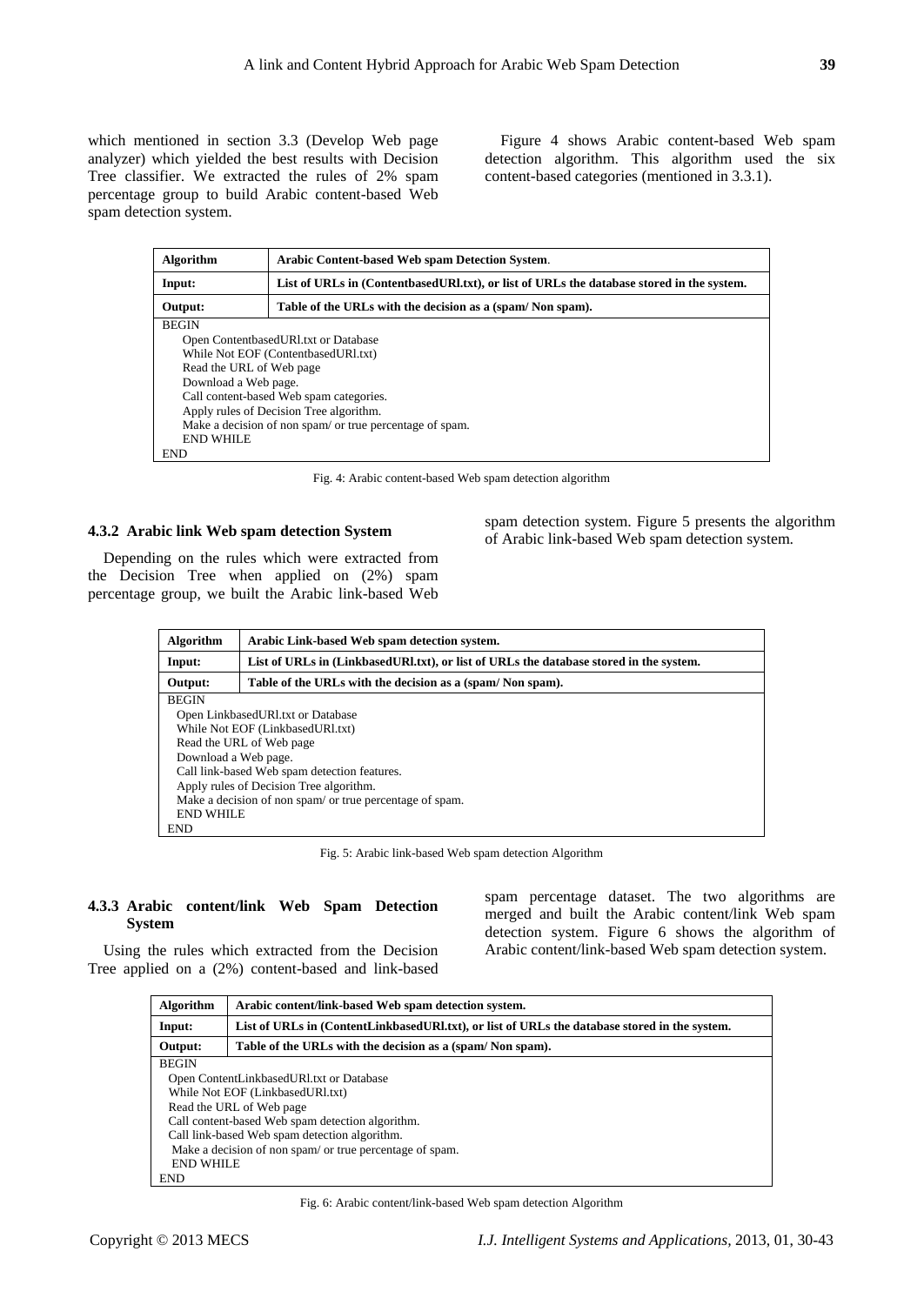## **V. Evaluation Results**

In this section we evaluated all types of our Arabic content/link Web spam detection system, using Decision Tree classifier.

In this section we evaluated the capability of our built system to detect Arabic content and link-based Web spam, using the test dataset. This dataset contains 5,000 Arabic spam Web pages which are labeled manually by human experts as either spam or non-spam. Afterward we started the evaluation process by testing the accuracy of the built system to identify the Arabic spam Web pages in the test dataset. The classification results of our system are tested by Weka Decision Tree classifier. This provides the detailed evaluation results that showed the effectiveness of our Arabic content/link Web spam detection system.

# **5.1 Evaluating Arabic Content-Based Web Spam Detection System**

We used 5,000 spam and non spam Web pages as test dataset to evaluate the Arabic content-based Web spam detection system. The results of testing our Arabic content-based Web spam detection system yields an accuracy of 90.1099% in detecting content-based Web spam.

Table 5 presents the detailed evaluation results' of our Arabic content-based Web spam detection system, with accuracy, error, True Positive Rate (TPR), False Positive Rate (FPR), Precision (P), Recall (R), F-Measure, and Receiver Operating Characteristic (ROC).

| <b>Test Dataset</b> | <b>Accuracy</b>          | <b>Error</b> | <b>TPR</b>               | <b>FPR</b> |                          | D<br>A                   | <b>F-Measure</b>         | <b>ROC</b> |
|---------------------|--------------------------|--------------|--------------------------|------------|--------------------------|--------------------------|--------------------------|------------|
| Spam                | $\overline{\phantom{0}}$ | -            | 0.97                     | 0.52       | 0.91                     | 0.97                     | 0.94                     | 0.88       |
| Non spam            | -                        | ۰            | 0.47                     | 0.02       | 0.76                     | 0.47                     | 0.58                     | 0.88       |
| All                 | 90.1%                    | 9.8%         | $\overline{\phantom{0}}$ |            | $\overline{\phantom{0}}$ | $\overline{\phantom{a}}$ | $\overline{\phantom{a}}$ |            |
|                     |                          |              |                          |            |                          |                          |                          |            |

Table 5: Evaluation results of Arabic content-based Web spam detection system

# **5.2 Evaluating Arabic link Web spam Detection System**

We used the same test dataset which consists of 5,000 Arabic spammed Web pages to evaluate the

Arabic link-based Web spam detection system. Arabic link-based Web spam detection system yields 93.1034% accuracy in detecting link-based Web spam.

Table 6 shows the detailed evaluation results' of our Arabic link-based Web spam detection system.

| <b>Test Dataset</b> | Accuracy                 | <b>Error</b>             | <b>TPR</b> | <b>FPR</b>               |     | л   | <b>F-Measure</b>         | <b>ROC</b>               |
|---------------------|--------------------------|--------------------------|------------|--------------------------|-----|-----|--------------------------|--------------------------|
| Spam                | $\overline{\phantom{a}}$ | $\overline{\phantom{0}}$ | 0.66       | 0.05                     | 0.4 | 0.6 | 0.5                      | 0.879                    |
| Non spam            | -                        | $\overline{\phantom{a}}$ | 0.94       | 0.33                     | 0.9 | 0.9 | 0.96                     | 0.879                    |
| All                 | 93.1%                    | 6.8%                     | -          | $\overline{\phantom{a}}$ |     | -   | $\overline{\phantom{a}}$ | $\overline{\phantom{a}}$ |

Table 6: Evaluation Results of Arabic link-based Web spam Detection System

## **5.3 Evaluating Arabic content/link Web spam detection system**

Arabic content/link Web spam Detection System. This test yields 89.011% accuracy in detecting content/link Web spam. The full results are shown in Table 7.

Finally we used the same test dataset which consists of 5,000 Arabic spammed Web pages to evaluate our

| Table 7: Evaluation Arabic content/link Web spam results |  |  |  |
|----------------------------------------------------------|--|--|--|
|----------------------------------------------------------|--|--|--|

| <b>Test Dataset</b> | Accuracy                 | Error                    | <b>TPR</b>               | <b>FPR</b> |     | D<br>ĸ | <b>F-Measure</b> | <b>ROC</b> |
|---------------------|--------------------------|--------------------------|--------------------------|------------|-----|--------|------------------|------------|
| Spam                | $\overline{\phantom{a}}$ | $\overline{\phantom{a}}$ | 0.96                     | 0.55       | 0.9 | 0.9    | 0.938            | 0.9        |
| Non spam            | -                        | -                        | 0.45                     | 0.03       | 0.6 | 0.4    | 0.544            | 0.9        |
| All                 | 89.01%                   | 10.9%                    | $\overline{\phantom{a}}$ |            | -   |        |                  |            |

# **5.4 Comparison between all types of Arabic content/link Web spam detection system**

From the above subsections, we found that the Arabic link-based detection system yields more accurate results than the other Arabic Web spam types.

Table 8 shows the comparisons of the Accuracy values between all types of spam in our Arabic content/link Web spam Detection System.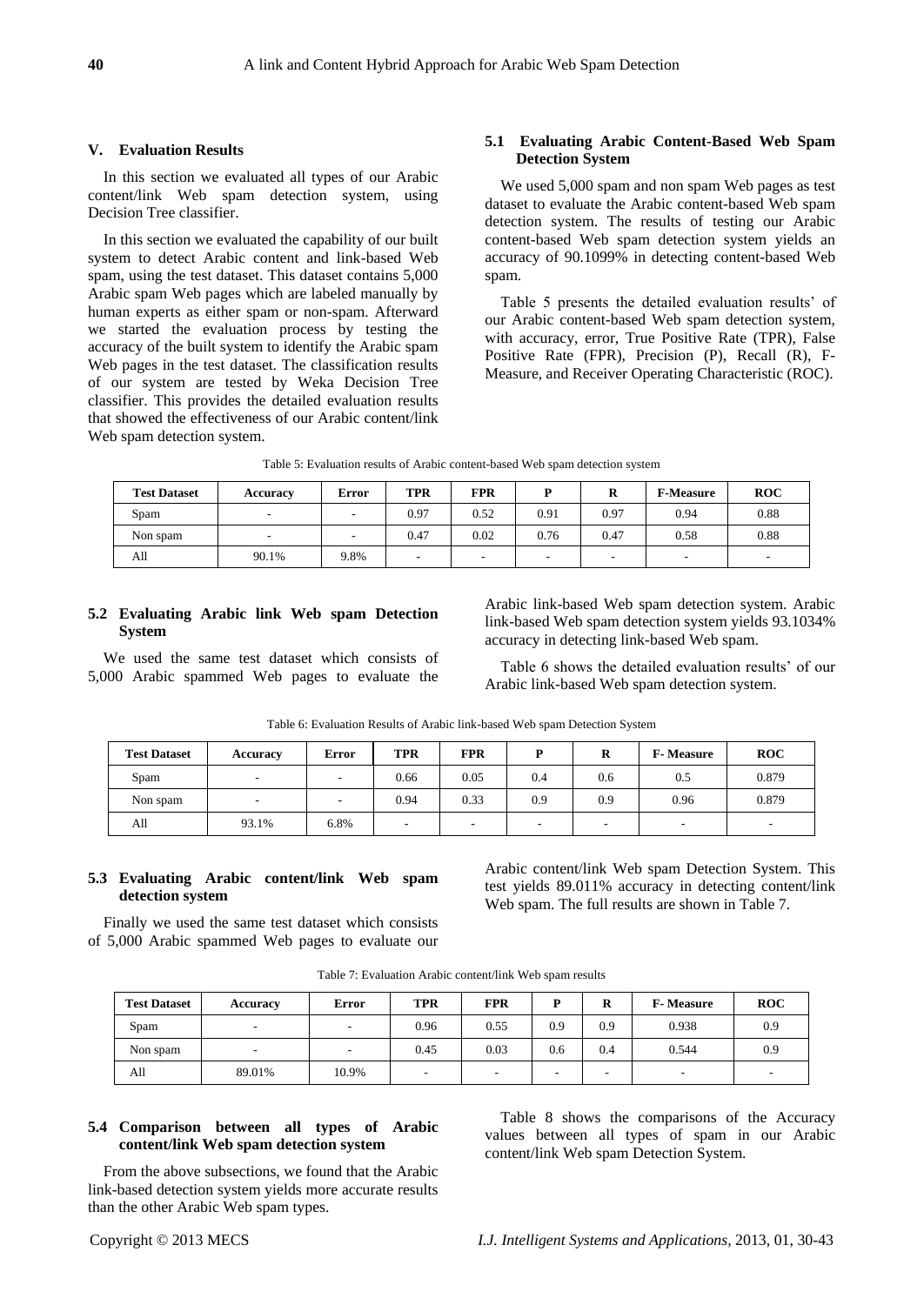| <b>Test Dataset</b> | TPR   | <b>FPR</b> |       |       | <b>F-Measure</b> |
|---------------------|-------|------------|-------|-------|------------------|
| Content-based       | 0.901 | 0.452      | 0.893 | 0.901 | 0.891            |
| Link-based          | 0.931 | 0.139      | 0.951 | 0.931 | 0.939            |
| Content/link        | 0.89  | 0.47       | 0.87  | 0.89  | 0.88             |

Table 8: Comparison between the accuracy values for all spam types

Table 8 shows the superiority of the Arabic linkbased Web spam detection system relative to others. Followed by link-based, then content-based, and the content/link Arabic Web spam detection system respectively.

We have several performance measurements to evaluate the results of this paper, such as:

- 1. Kappa statistic (KS): Is the statistical measure that proportionate the reduction in errors compared to the errors of a completely classification random [39].
- 2. Mean Absolute Error (MAE): The mean absolute error measures how the predictions are close to the actual outcomes [39].
- 3. Root Mean Squared Error (RMSE): Is a measure of the differences between estimated values and actual values. It is related to the error variance or standard deviation. If RMSE is closer to zero, the prediction is considered good [16].
- 4. Root Absolute Error (RAE). This is the error prediction which presents a percentage error of a simple prediction model [16].
- 5. Root Relative Squared Error (RRSE): It is relative to what it would have been if a simple predictor had been used. It is obtained by taking the square root of the Relative squared error [16].

Table 9 presents the comparisons of the performance measurements for all Arabic Web spam types.

| Table 9: Performance measurements for all Arabic Web spam types |  |
|-----------------------------------------------------------------|--|
|-----------------------------------------------------------------|--|

| <b>Types of Arabic Web spam</b> | KS   | <b>MAE</b> | <b>RMSE</b> | <b>RAE</b> | <b>RRSE</b> |
|---------------------------------|------|------------|-------------|------------|-------------|
| Content-based                   | 0.53 | 0.17       | 0.28        | 62.85%     | 80.16%      |
| Link-based                      | 0.46 | 0.09       | 0.25        | 72.6%      | 115.24%     |
| Content/link                    | 0.48 | 0.16       | 0.27        | 58.43%     | 78.16%      |

Table 9 presents clearly the effectiveness of our Arabic content/link Web spam Detection System.

## **VI. Conclusions and Future Work**

Web spamming is defined as any illegal manipulation that violate the SEO tips on the content, link structure, or some other features of the Web documents to mislead the ranking algorithms of search engines to be at the top 10 of SERP, or gain the highest possible rank for their Web pages. The spammers used the spamming techniques in Arabic Web pages, which usually presented with bad quality information.

The main goal of this study is to solve the Arabic Web spam detection problem. We discussed the relation between the Arabic Web spam types. In this paper large Arabic content/link based spam dataset relative to those used in our previous studies was built and used. This large dataset contains 23,000 Arabic spam Web pages which were collected through an enhanced embedded Web crawler. The spam dataset is divided into two parts: training dataset is used to build the proposed system and test dataset is used to evaluate the proposed system.

The extracted content/link features used by three classification algorithms to identify the best algorithm to detect the Arabic content/link Web spam. The rules of Decision Tree were extracted with 2% percentage group spam dataset, which is considered as the best algorithm to detect the Arabic content/link Web spam. Then we evaluated the Arabic content/link Web spam detection system, using test dataset, and we gained good results for Arabic content/link Web spam.

We plan to extend this work in the future to study and investigate the detection of the malicious links in Arabic spammed Web pages. Malicious links usually combines between Web spam techniques and Web security issues particularly malware types (Worms and Viruses).

#### **References**

- [1] W. Alrawabdeh. 2009. Internet and the Arab World: Understanding the Key Issues and Overcoming the Barriers. The International Arab Journal of Information Technology. v6, n1, 2009, pp. 27-33.
- [2] Internet World Stats, 2012. Arabic Speaking Internet Users Statistics. Retrieved February, 24, 2012 from the World Wide Web: [http://www.Internetworldstats.com/stats19.htm](http://www.internetworldstats.com/stats19.htm)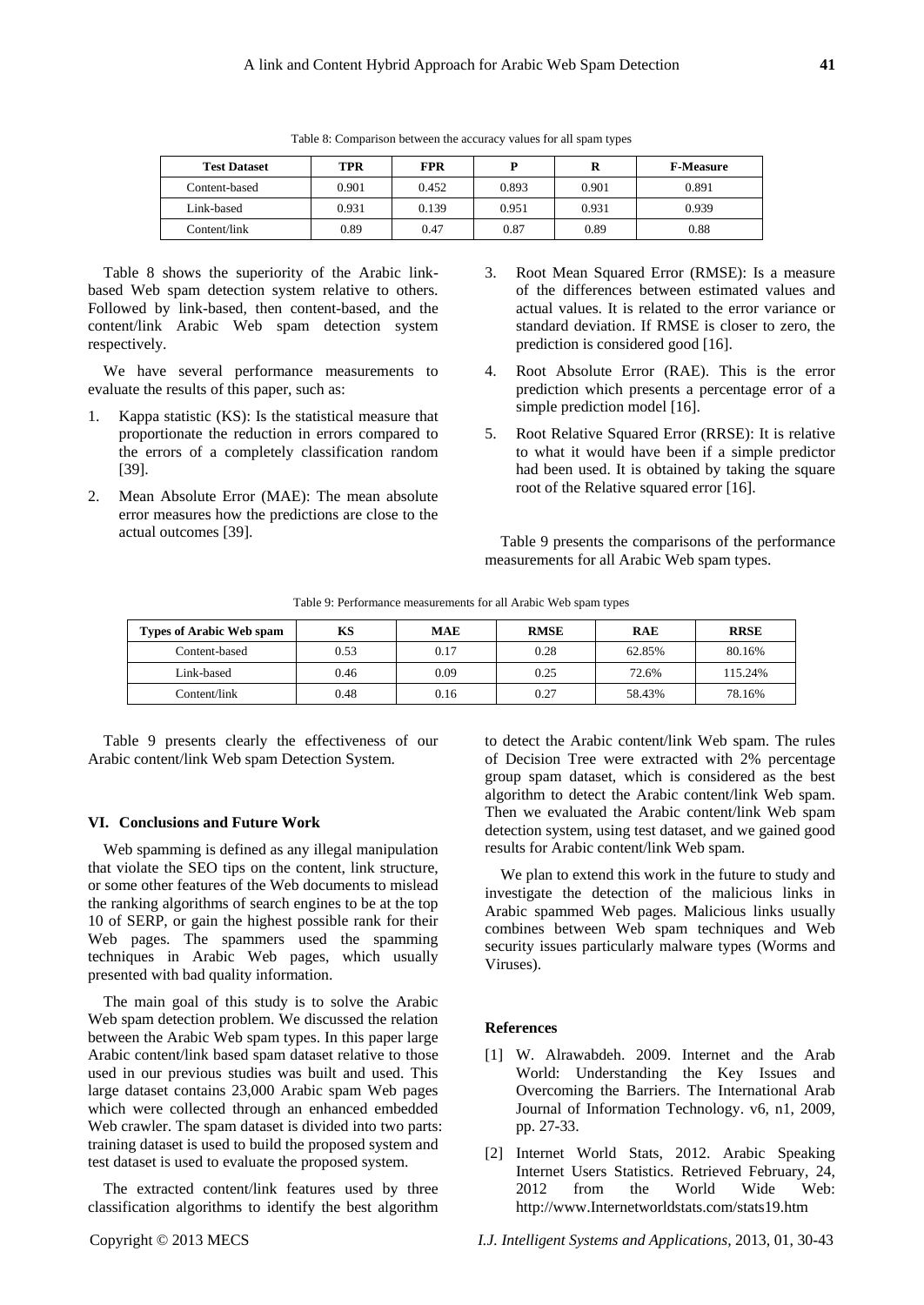- [3] A. Tarabaouni. MENA Online Advertising Industry. Retrieved October, 28, 2011 from the World Wide Web: [http://www.slideshare.net/aitmit/mena-online](http://www.slideshare.net/aitmit/mena-online-advertising-industry)[advertising-industry](http://www.slideshare.net/aitmit/mena-online-advertising-industry)
- [4] Internet World Stats, 2012. Internet world users by languages top 10 languages. Retrieved February, 24, 2012 from the World Wide Web: <http://www.internetworldstats.com/stats7.htm>
- [5] R. Almeida, B. Mozafar, J. Ch. On the Evolution of Wikipedia. In Proceedings of the International Conference on Weblogs and Social Media. Boulder, Colorado, USA, (2007), pp. 1-8.
- [6] M. Selvan, A. C. Sekar, A.P. Dharshini. Survey on Web Page Ranking Algorithms. International Journal of Computer Applications. v41, n19, 2012, pp.1-7.
- [7] M. Bendersk, W. Crof, Y. Dia. Quality-Biased Ranking of Web Documents. In Proceedings of the 4th ACM International Conference on Web Search and Data Mining (WSDM 11), Hong Kong, China, (2011), pp.1-10.
- [8] A. Batzios, C. Dimou, A. Symeonidis, P. Mitkas. BioCrawler: An intelligent crawler for the semantic Web. Expert Systems with Applications. v35, 2008, pp. 524–530.
- [9] Z. Gyongyi, H. Garcia-Molina. Web spam taxonomy. In Proceedings of the 1st International Workshop on Adversarial Information Retrieval on the Web, Chiba, Japan, (2005), pp. 1-9.
- [10] W. Dou, K. Lim, C. Su, N. Zhou, N. Cui. Brand Positioning Strategy Using Search Engine Marketing. MIS Quarterly. v34 n2, 2010, pp. 261- 279.
- [11] G. Boone, J. Secci, L. Gallant. Emerging Trends in Online Advertising. doxa comunicacion. v5 n5, 2009, pp. 241-253.
- [12] H. A. Wahsheh, M. N. Al-Kabi. Detecting Arabic Web spam. The 5th International Conference on Information Technology (ICIT 2011), Amman-Jordan. (2011), pp. 1-8.
- [13] R. Jaramh,T. Saleh, S. Khattab, I. Farag. Detecting Arabic spam Web pages using Content Analysis. International Journal of Reviews in Computing. v6, 2011, pp.1-8.
- [14] M. Al-Kabi, H. Wahsheh, A. AlEroud et al. Combating Arabic Web spam Using Content Analysis. In Proceedings of the 2011 IEEE Jordan Conference on Applied Electrical Engineering and Computing Technologies (AEECT2011), Amman Jordan. (2011), pp. 401-404.
- [15] H. Wahsheh, I. Alsmadi, M. Al-Kabi. Analyzing the Popular Words to Evaluate spam in Arabic Web Pages. IJJ: The Research Bulletin of

JORDAN ACM – ISWSA. v2 n2, 2012a, pp. 22- 26.

- [16] M. Al-Kabi, H. Wahsheh, I Alsmadi, et al. Content Based Analysis to Detect Arabic Web spam. Journal of Information Science. v38 n3, 2012, pp. 284-296.
- [17] H. A. Wahsheh, I. Abu Dosh, M. Al-Kabi, et al. Using Machine Learning Algorithms to Detect Content-based Arabic Web spam. Journal of Information Assurance and Security. v7 n1 ,2012b, pp.14-24.
- [18] H. A. Wahsheh, M. N. Al-Kabi, I. M. Alsmadi.. Spam Detection Methods for Arabic Web Pages. First Taibah University International Conference on Computing and Information Technology (ICCIT 2012), Al-Madinah Al-Munawwarah, Saudi Arabia. v2, (2012c) pp 486-490.
- [19] H. Wahsheh, M. Al-Kabi, I. Alsmadi. Evaluating Arabic spam Classifiers Using Link Analysis. In Proceeding of the 3rd International Conference on Information and Communication Systems (ICICS'12), ACM, Irbid, Jordan. (2012d) pp.1-5.
- [20] A. Ntoulas, M. Najork, M. Manasse, et al. Detecting spam Web Pages through Content Analysis. In Proceedings of the World Wide Web Conference, Edinburgh, Scotland. (2006), pp. 83– 92.
- [21] W. Wang, G. Zeng. Content Trust Model for Detecting Web spam. In IFIP International Federation for Information Processing, (Etalle, S. and Marsh, S. Eds) Trust Management, 2007, pp. 139-152.
- [22] A. Benczur, D. Siklosi, J. Szabo, et al. Web spam: a Survey with Vision for the Archivist. International Web Archiving Workshop (IWAW'08), Aaarhus, Denmark. (2008), pp. 1-9.
- [23] J. Gadge, S. Sane, H. Kekre. Layered Approach to Improve Web Information Retrieval. Proceedings on 2nd National Conference on Information and Communication Technology NCICT. v7, (2011) pp. 28-32.
- [24] T. Liu, J. Xu, T. Qin, et al. LETOR: Benchmark Dataset for Research on Learning to Rank for Information Retrieval. SIGIR 2007 Workshop on Learning to Rank for Information Retrieval (LR4IR 2007), Amsterdam, Netherlands. (2007) pp. 1-10.
- [25] C. Liang, L. Ru, X. Zhu. R-spamRank: A spam detection algorithm based on link analysis. Journal of Computational Information Systems. v3, 2007, pp. 1705-1712.
- [26] Y. [Chung,](http://dl.acm.org/author_page.cfm?id=81418594270&coll=DL&dl=ACM&trk=0&cfid=107209105&cftoken=45065670) M. [Toyoda,](http://dl.acm.org/author_page.cfm?id=81100405755&coll=DL&dl=ACM&trk=0&cfid=107209105&cftoken=45065670) M. [Kitsuregawa.](http://dl.acm.org/author_page.cfm?id=81100417887&coll=DL&dl=ACM&trk=0&cfid=107209105&cftoken=45065670) Identifying spam link generators for monitoring emerging web spam. In Proceedings of the 4th